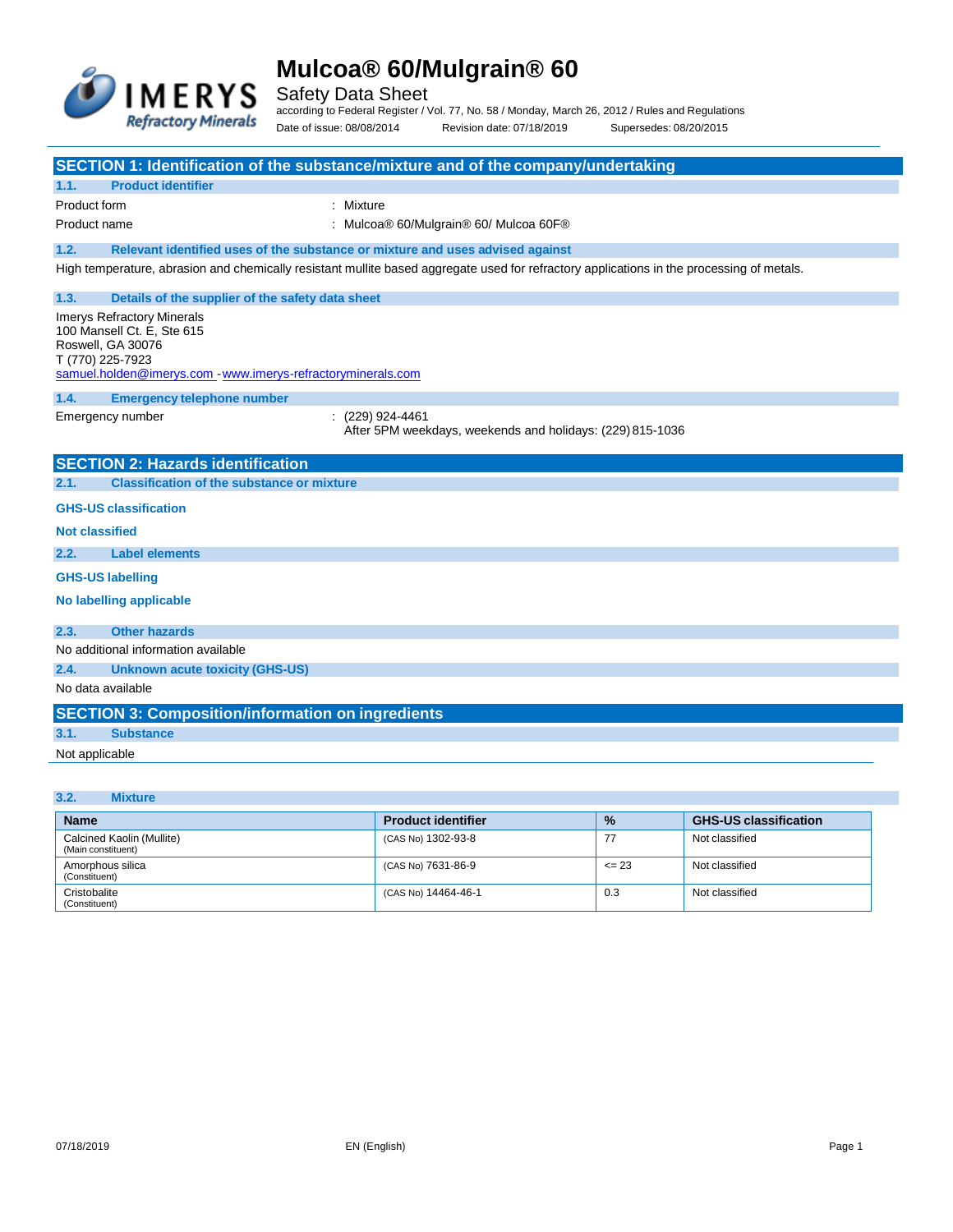## Safety Data Sheet

according to Federal Register / Vol. 77, No. 58 / Monday, March 26, 2012 / Rules and Regulations

| <b>SECTION 4: First aid measures</b>                                |                                                                                                                                                                                                                                                                                                                                                                                                                                                                                                                                                                                                                                                                                                  |
|---------------------------------------------------------------------|--------------------------------------------------------------------------------------------------------------------------------------------------------------------------------------------------------------------------------------------------------------------------------------------------------------------------------------------------------------------------------------------------------------------------------------------------------------------------------------------------------------------------------------------------------------------------------------------------------------------------------------------------------------------------------------------------|
| <b>Description of first aid measures</b><br>4.1.                    |                                                                                                                                                                                                                                                                                                                                                                                                                                                                                                                                                                                                                                                                                                  |
| First-aid measures general                                          | : Never give anything by mouth to an unconscious person. If you feel unwell, seek medical advice<br>(show the label where possible).                                                                                                                                                                                                                                                                                                                                                                                                                                                                                                                                                             |
| First-aid measures after inhalation                                 | Immediate effects are not anticipated. If large amounts of dusts are inhaled, remove to fresh air.<br>If breathing problems occur, a certified professional should administer oxygen or CPR if<br>indicated. Seek immediate medical attention.                                                                                                                                                                                                                                                                                                                                                                                                                                                   |
| First-aid measures after skin contact                               | : Remove affected clothing and wash all exposed skin area with mild soap and water, followed by<br>warm water rinse.                                                                                                                                                                                                                                                                                                                                                                                                                                                                                                                                                                             |
| First-aid measures after eye contact                                | : Rinse immediately with plenty of water. Obtain medical attention if pain, blinking or redness<br>persist.                                                                                                                                                                                                                                                                                                                                                                                                                                                                                                                                                                                      |
| First-aid measures after ingestion                                  | : Rinse mouth. Do NOT induce vomiting.                                                                                                                                                                                                                                                                                                                                                                                                                                                                                                                                                                                                                                                           |
| 4.2.<br>Most important symptoms and effects, both acute and delayed |                                                                                                                                                                                                                                                                                                                                                                                                                                                                                                                                                                                                                                                                                                  |
| Symptoms/injuries                                                   | : Scratching or physical damage to the eyes can cause irritation, redness, pain, tear formation,<br>blurred vision, and light sensitivity. Symptoms of silicosis include phlegm, coughing, and<br>characteristic x-rays. The damaged lungs will become increasingly less able to provide the body<br>with oxygen causing tiredness, shortness of breath, decreased capacity to work, and can result<br>in death by cardiac failure or by the destruction of lung tissue. Shortness of breath upon exertion<br>is one of the most common symptoms of silicosis and limited chest expansion is the most<br>common physical sign.                                                                   |
| Symptoms/injuries after inhalation                                  | : Long-term dust exposure may aggravate pre-existing respiratory disease. Persons who<br>develop silicosis have greatly increased risks of developing tuberculosis and workers who are<br>exposed to crystalline silica and smoke have increased risks of lung damage.                                                                                                                                                                                                                                                                                                                                                                                                                           |
| Symptoms/injuries after skin contact                                | : None anticipated under normal conditions and use.                                                                                                                                                                                                                                                                                                                                                                                                                                                                                                                                                                                                                                              |
| Symptoms/injuries after eye contact                                 | : Particulate matter may scratch the cornea or cause other mechanical injury to the eye.                                                                                                                                                                                                                                                                                                                                                                                                                                                                                                                                                                                                         |
| Symptoms/injuries after ingestion                                   | Practically non-toxic. Ingestion is not anticipated under normal working conditions.                                                                                                                                                                                                                                                                                                                                                                                                                                                                                                                                                                                                             |
| Chronic symptoms                                                    | Reported inhalation of respirable cristobalite over a number of years can cause lung disease<br>(silicosis) and increase the risks of developing respiratory cancer. Silicosis is a progressive<br>fibrotic pneumoconiosis which greatly decreases the ability of the lungs to provide oxygen<br>(decreased pulmonary capacity). The disease may progress even if the worker is removed from<br>exposure. The extent and severity of lung injury depends on a variety of factors including particle<br>size, percentage of silica, natural resistance, dust concentration and length of exposure. Long-<br>term exposure to kaolin dust has caused fibrosis in experimental animals and workers. |

No additional information available **4.3. Indication of any immediate medical attention and special treatment needed**

| <b>SECTION 5: Firefighting measures</b>                                                                                                                                                                                                                                                                                                                       |                                                                                                                                                                                                                                                                              |
|---------------------------------------------------------------------------------------------------------------------------------------------------------------------------------------------------------------------------------------------------------------------------------------------------------------------------------------------------------------|------------------------------------------------------------------------------------------------------------------------------------------------------------------------------------------------------------------------------------------------------------------------------|
| 5.1.<br><b>Extinguishing media</b>                                                                                                                                                                                                                                                                                                                            |                                                                                                                                                                                                                                                                              |
| Suitable extinguishing media                                                                                                                                                                                                                                                                                                                                  | : Any. Use media appropriate for surrounding fire.                                                                                                                                                                                                                           |
| Unsuitable extinguishing media                                                                                                                                                                                                                                                                                                                                | : Do not use a heavy water stream.                                                                                                                                                                                                                                           |
| 5.2.<br>Special hazards arising from the substance or mixture                                                                                                                                                                                                                                                                                                 |                                                                                                                                                                                                                                                                              |
| Fire hazard                                                                                                                                                                                                                                                                                                                                                   | : Not flammable.                                                                                                                                                                                                                                                             |
| <b>Explosion hazard</b>                                                                                                                                                                                                                                                                                                                                       | $:$ Product will not burn.                                                                                                                                                                                                                                                   |
| 5.3.<br><b>Advice for firefighters</b>                                                                                                                                                                                                                                                                                                                        |                                                                                                                                                                                                                                                                              |
| Firefighting instructions                                                                                                                                                                                                                                                                                                                                     | : Use water spray or fog for cooling exposed containers. Exercise caution when fighting any<br>chemical fire. Prevent fire-fighting water from entering environment.                                                                                                         |
| Protection during firefighting                                                                                                                                                                                                                                                                                                                                | : Do not enter fire area without proper protective equipment, including respiratory protection.<br>Firefighters should wear a NIOSH approved full-facepiece self-contained breathing apparatus<br>(SCBA) operated in positive pressure mode and full turnout or bunker gear. |
| $\alpha$ = $\alpha$ = $\alpha$ = $\alpha$ = $\alpha$ = $\alpha$ = $\alpha$ = $\alpha$ = $\alpha$ = $\alpha$ = $\alpha$ = $\alpha$ = $\alpha$ = $\alpha$ = $\alpha$ = $\alpha$ = $\alpha$ = $\alpha$ = $\alpha$ = $\alpha$ = $\alpha$ = $\alpha$ = $\alpha$ = $\alpha$ = $\alpha$ = $\alpha$ = $\alpha$ = $\alpha$ = $\alpha$ = $\alpha$ = $\alpha$ = $\alpha$ |                                                                                                                                                                                                                                                                              |

|                  | <b>SECTION 6: Accidental release measures</b>                       |                                                                                                                                                |  |
|------------------|---------------------------------------------------------------------|------------------------------------------------------------------------------------------------------------------------------------------------|--|
| 6.1.             | Personal precautions, protective equipment and emergency procedures |                                                                                                                                                |  |
| General measures |                                                                     | Isolate hazard area and deny entry to unauthorized and/or unprotected personnel. Do not walk<br>through or otherwise scatter spilled material. |  |
| 6.1.1.           | For non-emergency personnel<br>Emergency procedures                 | Evacuate unnecessary personnel.                                                                                                                |  |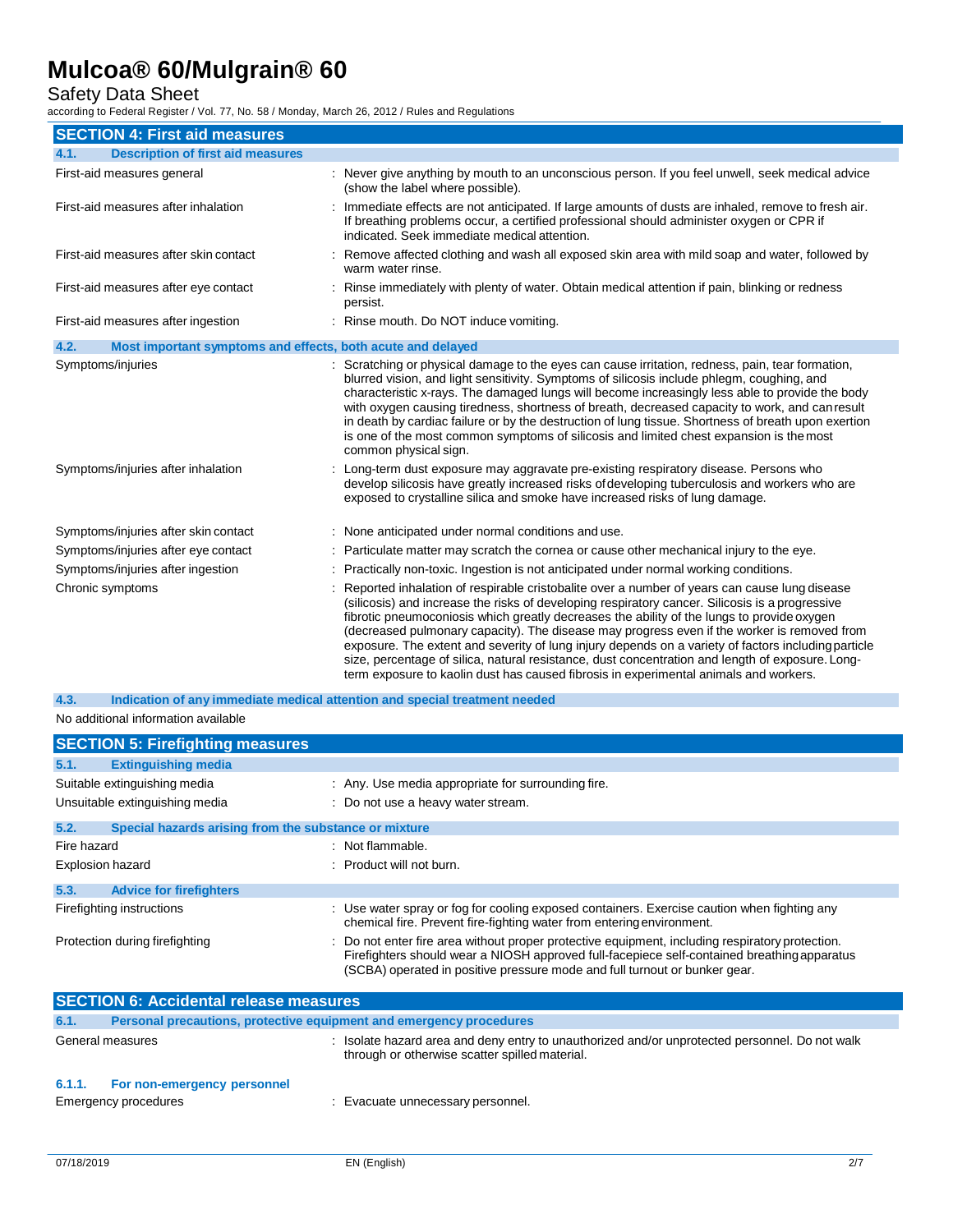Safety Data Sheet

according to Federal Register / Vol. 77, No. 58 / Monday, March 26, 2012 / Rules and Regulations

| 6.1.2. | For emergency responders                             |                                                                                                         |
|--------|------------------------------------------------------|---------------------------------------------------------------------------------------------------------|
|        | Protective equipment                                 | : Equip cleanup crew with proper protection.                                                            |
|        | Emergency procedures                                 | : Ventilate area.                                                                                       |
| 6.2.   | <b>Environmental precautions</b>                     |                                                                                                         |
|        |                                                      | Prevent entry to sewers and public waters. Notify authorities if liquid enters sewers or public waters. |
| 63     | Mathods and material for containment and cleaning up |                                                                                                         |

| $\mathbf{v} \cdot \mathbf{v}$ | <u>incurvus and material ive containment and cicaming up</u> |                                                                                                                                                                                                                                                                                                                                                                                                                                                                                                                                          |
|-------------------------------|--------------------------------------------------------------|------------------------------------------------------------------------------------------------------------------------------------------------------------------------------------------------------------------------------------------------------------------------------------------------------------------------------------------------------------------------------------------------------------------------------------------------------------------------------------------------------------------------------------------|
|                               | Methods for cleaning up                                      | : For small spills, clean with a vacuum with a filtration system sufficient to remove and prevent<br>recirculation of crystalline silica (a vacuum equipped with a high-efficiency particulate air (HEPA)<br>filter is recommended). For large spills, use a fine spray or mist to control dust creation and<br>carefully scoop or shovel into clean dry container for later reuse or disposal. DO NOT USE DRY<br>SWEEPING OR COMPRESSED AIR TO CLEAN SPILLS. Completely remove dusts to prevent<br>recirculation of crystalline silica. |

#### **6.4. Reference to other sections**

See Heading 8. Exposure controls and personal protection.

| <b>SECTION 7: Handling and storage</b>                               |                                                                                                                                                                                                                                                                                                                                                                                                                                                                                              |
|----------------------------------------------------------------------|----------------------------------------------------------------------------------------------------------------------------------------------------------------------------------------------------------------------------------------------------------------------------------------------------------------------------------------------------------------------------------------------------------------------------------------------------------------------------------------------|
| <b>Precautions for safe handling</b><br>7.1.                         |                                                                                                                                                                                                                                                                                                                                                                                                                                                                                              |
| Precautions for safe handling                                        | : DO NOT use compressed air or dry sweeping to remove dust from work area. Use a vacuum<br>with adequate filtration system to remove dusts. If an appropriate vacuum is unavailable, only<br>wet-clean-up methods should be used (i.e. misting). Moisture should be added as necessary to<br>reduce exposure to airborne respirable silica dust. Do not handle until all safety precautions have<br>been read and understood.                                                                |
|                                                                      | Comply with OSHA Hazard Communication Rule 29 CFR 1910.1200, and applicable federal,<br>state, and local worker or community "right to know" laws and regulations during storage, use<br>and disposal of this product. For further information, consult the American Society for Testing<br>and Materials (ASTM) standard practice. standard practice. ASTM E 1132 Revision 99 A,<br>"Standard Practice for Health Requirements Relating to Occupational Exposure to Crystalline<br>Silica." |
| Hygiene measures                                                     | : Wash hands and other exposed areas with mild soap and water before eating, drinking or<br>smoking and when leaving work.                                                                                                                                                                                                                                                                                                                                                                   |
| 7.2.<br>Conditions for safe storage, including any incompatibilities |                                                                                                                                                                                                                                                                                                                                                                                                                                                                                              |
| Storage conditions                                                   | : Store in dry area in closed containers.                                                                                                                                                                                                                                                                                                                                                                                                                                                    |
| Incompatible products                                                | : Oxidizing agent.                                                                                                                                                                                                                                                                                                                                                                                                                                                                           |
| Storage area                                                         | : Storage and work areas should be periodically cleaned to minimize dust accumulation. Avoid<br>dust inhalation and promulgation.                                                                                                                                                                                                                                                                                                                                                            |

### **7.3. Specific end use(s)**

No additional information available

| <b>SECTION 8: Exposure controls/personal protection</b> |                                     |                                                                           |  |  |  |
|---------------------------------------------------------|-------------------------------------|---------------------------------------------------------------------------|--|--|--|
| <b>Control parameters</b><br>8.1.                       |                                     |                                                                           |  |  |  |
| Calcined Kaolin (Mullite) (1302-93-8)                   |                                     |                                                                           |  |  |  |
|                                                         |                                     |                                                                           |  |  |  |
| <b>USA ACGIH</b>                                        | ACGIH TWA (mg/m <sup>3</sup> )      | $2 \text{ mg/m}^3$                                                        |  |  |  |
| <b>USA ACGIH</b>                                        | Remark (ACGIH)                      | Pneumoconiosis                                                            |  |  |  |
| <b>USA OSHA</b>                                         | OSHA PEL (TWA) (mg/m <sup>3</sup> ) | 15 mg/m <sup>3</sup> Total Dust (5 mg/m <sup>3</sup> Respirable fraction) |  |  |  |
| Amorphous silica (7631-86-9)                            |                                     |                                                                           |  |  |  |
| USA OSHA                                                | OSHA PEL (TWA) (mg/m <sup>3</sup> ) | 20 mppcf (80 mg/m3/%SiO2)                                                 |  |  |  |
| <b>USA OSHA</b>                                         | Remark (US OSHA)                    | See Appendix C (Mineral Dusts)                                            |  |  |  |
|                                                         |                                     |                                                                           |  |  |  |
| <b>Cristobalite (14464-46-1)</b>                        |                                     |                                                                           |  |  |  |
| <b>USA ACGIH</b>                                        | ACGIH TWA (mg/m <sup>3</sup> )      | $0.025$ mg/m <sup>3</sup> A2                                              |  |  |  |
| <b>USA OSHA</b>                                         | OSHA PEL (TWA) (mg/m <sup>3</sup> ) | $= 5$ mg/m <sup>3</sup> /(%SiO2 + 2) Resp                                 |  |  |  |
| <b>USA OSHA</b>                                         | Remark (US OSHA)                    | $(3)$ See Table Z-3.                                                      |  |  |  |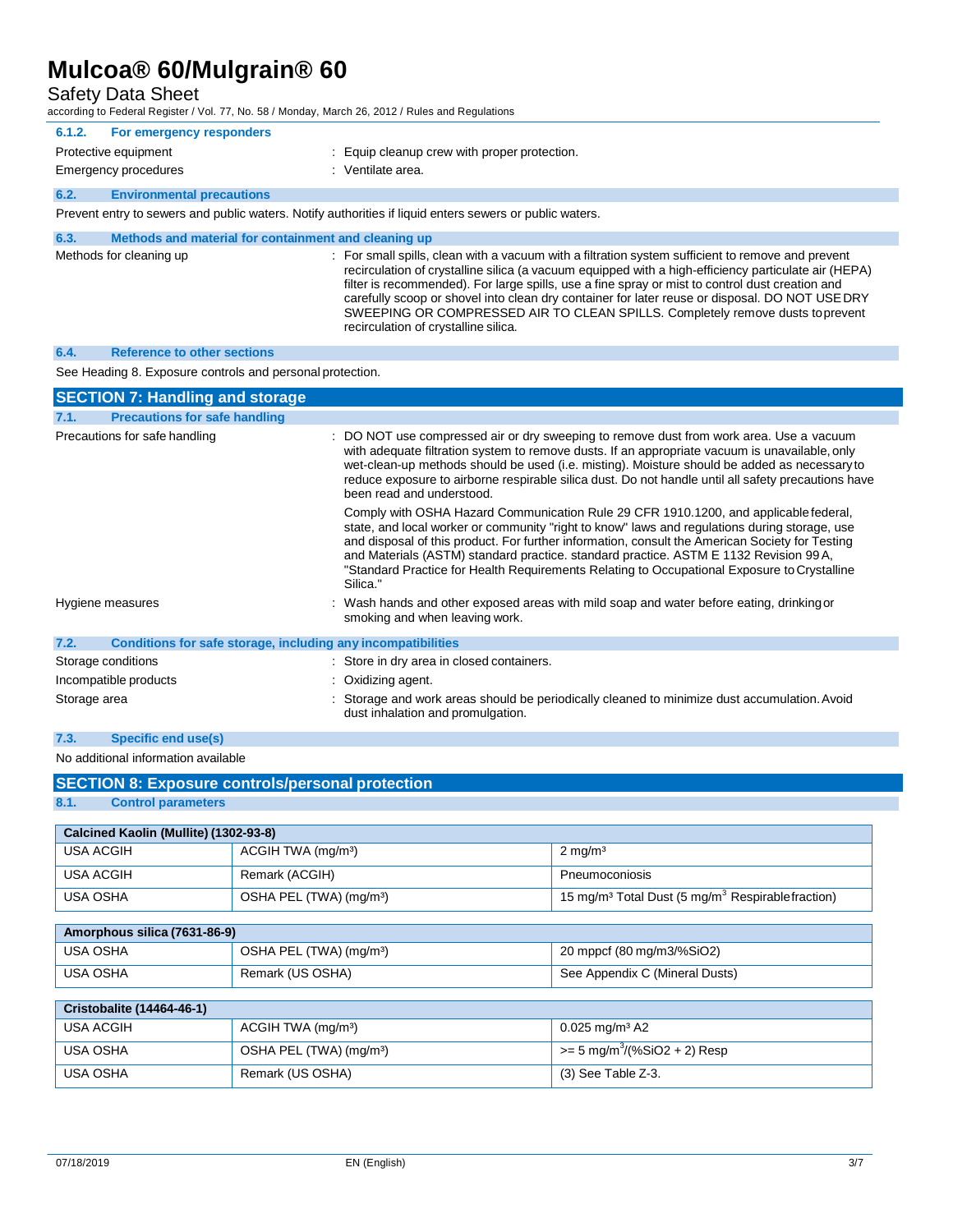Safety Data Sheet

according to Federal Register / Vol. 77, No. 58 / Monday, March 26, 2012 / Rules and Regulations

| 8.2.<br><b>Exposure controls</b>                   |                                                                                                                                                                                                                                                                                                                                                                                                                                                                                                                                                                                                                                                                                                                        |
|----------------------------------------------------|------------------------------------------------------------------------------------------------------------------------------------------------------------------------------------------------------------------------------------------------------------------------------------------------------------------------------------------------------------------------------------------------------------------------------------------------------------------------------------------------------------------------------------------------------------------------------------------------------------------------------------------------------------------------------------------------------------------------|
| Appropriate engineering controls                   | : Enclosed processes used in combination with local exhaust ventilation as necessary to control<br>air contaminants at or below acceptable exposure guidelines. Collection systems must be<br>designed and maintained to prevent the accumulation and recirculation of respirable silica into<br>the workplace.                                                                                                                                                                                                                                                                                                                                                                                                        |
|                                                    | OTHER: Where there is a potential exposure to free silica (cristobalite), the following warnings<br>should be readily visible and posted near entrances or access-ways to work areas: WARNING!<br>FREE SILICA WORK AREA. Unauthorized persons keep out. The following warning should be<br>posted within the work area where potential exposure may occur: WARNING! FREE SILICA<br>WORK AREA. Avoid Breathing Dust. May Cause Delayed Lung Injury (silicosis). (NIOSH Criteria<br>Document, Occupational Exposure to Crystalline Silica, pg. 5, 1974). Medical surveillance<br>program in accordance with "Criteria for a Recommended Standard Occupational Exposure to<br>Crystalline Silica", NIOSH, pp.: 2-4, 1974. |
| Personal protective equipment                      | : Under normal working conditions, below acceptable exposure guidelines, none is required.                                                                                                                                                                                                                                                                                                                                                                                                                                                                                                                                                                                                                             |
| Hand protection                                    | : Wear protective gloves.                                                                                                                                                                                                                                                                                                                                                                                                                                                                                                                                                                                                                                                                                              |
| Eye protection                                     | : Chemical goggles or safety glasses.                                                                                                                                                                                                                                                                                                                                                                                                                                                                                                                                                                                                                                                                                  |
| Skin and body protection                           | : Under dusty conditions, employees should wear coveralls or other suitable work clothing.<br>Contaminated clothing must be vacuumed before removal. DO NOT REMOVE dusts from<br>clothing by blowing or shaking.                                                                                                                                                                                                                                                                                                                                                                                                                                                                                                       |
| Respiratory protection                             | : Appropriate respirator selection is dependent upon the magnitude of exposure and must be<br>selected in accordance with 29 CFR 1910.134. For air concentrations above the PEL to 2.5<br>mg/m3 crystalline silica, a NIOSH approved full facepiece air-purifying respirator with aHEPA<br>filter or powered air-purifying respirator with a tight-fitting facepiece and HEPA filter may be worn.                                                                                                                                                                                                                                                                                                                      |
| Other information                                  | : Do not eat, drink or smoke during use.                                                                                                                                                                                                                                                                                                                                                                                                                                                                                                                                                                                                                                                                               |
| <b>SECTION 9: Physical and chemical properties</b> |                                                                                                                                                                                                                                                                                                                                                                                                                                                                                                                                                                                                                                                                                                                        |

| Information on basic physical and chemical properties<br>9.1. |                            |
|---------------------------------------------------------------|----------------------------|
| Physical state                                                | : Solid                    |
| Color                                                         | White to grayish in color. |
| Odor                                                          | Odorless.                  |
| Odor threshold                                                | : No data available        |
| рH                                                            | $: 6.5 - 8$                |
| Relative evaporation rate (butylacetate=1)                    | : No data available        |
| Melting point                                                 | : 1650 °C (3000 °F)        |
| Freezing point                                                | No data available          |
| Boiling point                                                 | No data available          |
| Flash point                                                   | No data available          |
| Auto-ignition temperature                                     | No data available          |
| Decomposition temperature                                     | No data available          |
| Flammability (solid, gas)                                     | No data available          |
| Vapor pressure                                                | No data available          |
| Relative vapor density at 20 °C                               | No data available          |
| Relative density                                              | No data available          |
| Solubility                                                    | Insoluble.                 |
| Log Pow                                                       | No data available          |
| Log Kow                                                       | No data available          |
| Viscosity, kinematic                                          | No data available          |
| Viscosity, dynamic                                            | No data available          |
| <b>Explosive properties</b>                                   | No data available          |
| Oxidizing properties                                          | No data available          |
| <b>Explosive limits</b>                                       | No data available          |
| <b>Other information</b><br>9.2.                              |                            |

No additional information available

|       | <b>SECTION 10: Stability and reactivity</b> |
|-------|---------------------------------------------|
| 10.1. | <b>Reactivity</b>                           |
|       | No additional information available         |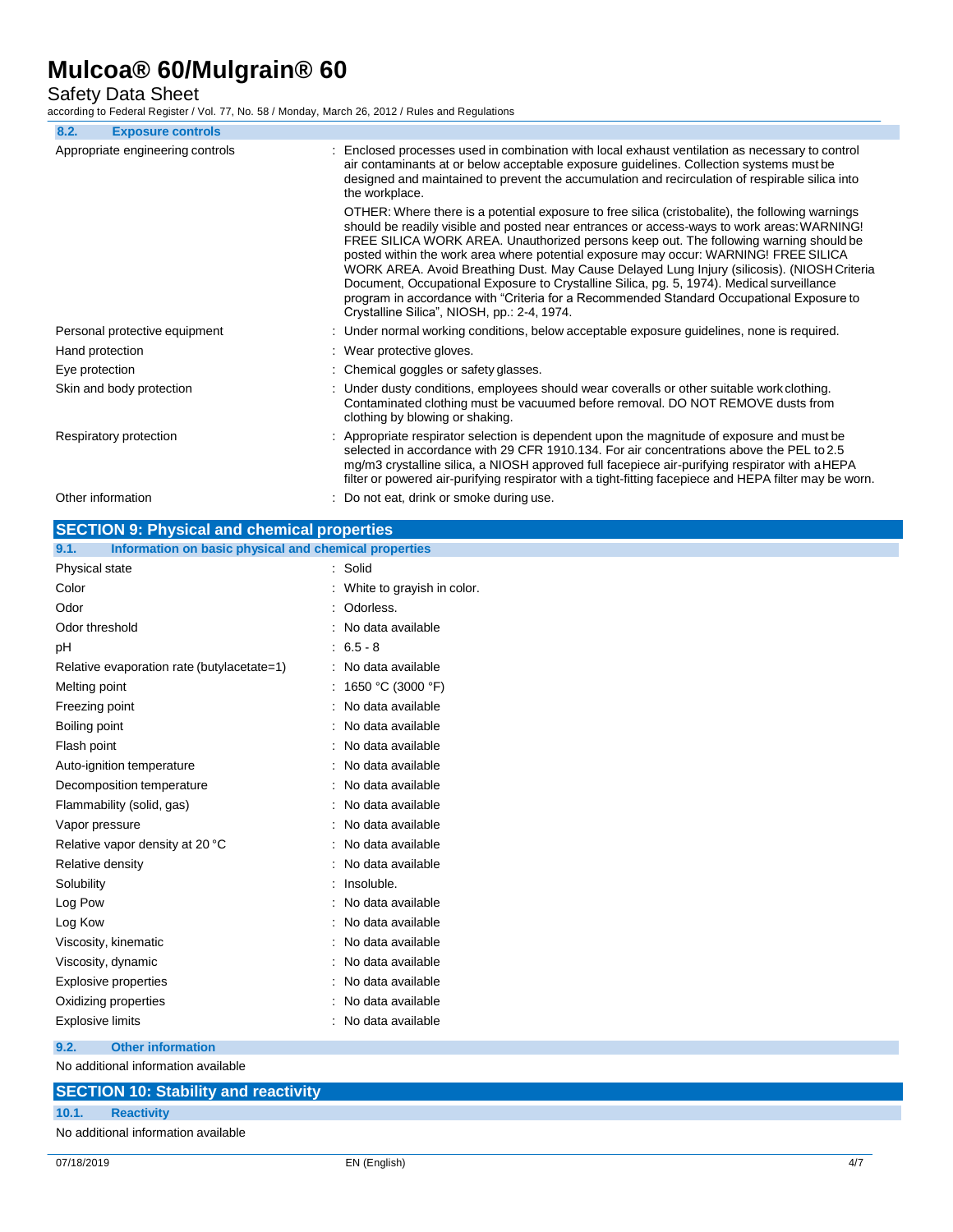Safety Data Sheet

according to Federal Register / Vol. 77, No. 58 / Monday, March 26, 2012 / Rules and Regulations

|                                    | $\sim$ and $\sim$ 1 cachar regional $\prime$ voi. $\prime$ i, i.e. so $\prime$ mondary, materials, zviz $\prime$ reads and regular |                                                                                                                                                                                          |  |
|------------------------------------|------------------------------------------------------------------------------------------------------------------------------------|------------------------------------------------------------------------------------------------------------------------------------------------------------------------------------------|--|
| 10.2.                              | <b>Chemical stability</b>                                                                                                          |                                                                                                                                                                                          |  |
|                                    | Stable. Not established.                                                                                                           |                                                                                                                                                                                          |  |
| 10.3.                              | <b>Possibility of hazardous reactions</b>                                                                                          |                                                                                                                                                                                          |  |
| Not established.                   |                                                                                                                                    |                                                                                                                                                                                          |  |
|                                    |                                                                                                                                    |                                                                                                                                                                                          |  |
| 10.4.                              | <b>Conditions to avoid</b>                                                                                                         |                                                                                                                                                                                          |  |
|                                    | Avoid generating dust.                                                                                                             |                                                                                                                                                                                          |  |
| 10.5.                              | <b>Incompatible materials</b>                                                                                                      |                                                                                                                                                                                          |  |
|                                    |                                                                                                                                    | Silica is incompatible with strong oxidizers (i.e. fluorine, oxygen difluoride and chlorine trifluoride).                                                                                |  |
| 10.6.                              | <b>Hazardous decomposition products</b>                                                                                            |                                                                                                                                                                                          |  |
|                                    | None known. Amorphous silica may convert to crystalline silica at high temperatures.                                               |                                                                                                                                                                                          |  |
|                                    |                                                                                                                                    |                                                                                                                                                                                          |  |
|                                    | <b>SECTION 11: Toxicological information</b>                                                                                       |                                                                                                                                                                                          |  |
| 11.1.                              | Information on toxicological effects                                                                                               |                                                                                                                                                                                          |  |
|                                    |                                                                                                                                    |                                                                                                                                                                                          |  |
| Acute toxicity                     |                                                                                                                                    | : Not classified                                                                                                                                                                         |  |
|                                    | Mulcoa® 60/Mulgrain® 60                                                                                                            |                                                                                                                                                                                          |  |
|                                    | Additional information                                                                                                             | The most common type of silicosis develops following repeated inhalation over time; however,                                                                                             |  |
|                                    |                                                                                                                                    | inhalation of high dust concentrations may cause short-term (acute) silicosis                                                                                                            |  |
|                                    | Calcined Kaolin (Mullite) (1302-93-8)                                                                                              |                                                                                                                                                                                          |  |
|                                    | Additional information                                                                                                             | Kaolin dusts will absorb water if ingested. If water intake is sufficient, kaolin will tend to have a                                                                                    |  |
|                                    |                                                                                                                                    | laxative effect. When water intake is not sufficient, intestinal obstruction may occur.                                                                                                  |  |
|                                    | Amorphous silica (7631-86-9)                                                                                                       |                                                                                                                                                                                          |  |
|                                    | LD50 dermal rat                                                                                                                    | > 2000 mg/kg                                                                                                                                                                             |  |
|                                    | LC50 inhalation rat (mg/l)                                                                                                         | $> 2.2$ mg/                                                                                                                                                                              |  |
|                                    | <b>Cristobalite (14464-46-1)</b>                                                                                                   |                                                                                                                                                                                          |  |
|                                    | Additional information                                                                                                             |                                                                                                                                                                                          |  |
|                                    |                                                                                                                                    | LDLo Rat - 200 mg/kg - Lungs, thorax, or respiration: "Fibrosis focal (pneumoconiosis)"<br>Acute silicosis has been reported for exposure to extremely high crystalline silica exposures |  |
|                                    |                                                                                                                                    | particularly when the particle size of the dust is very small. Acute silicosis is rapidly                                                                                                |  |
|                                    |                                                                                                                                    | progressive with diffuse pulmonary involvement. The disease is often complicated by<br>tuberculosis and can develop several months after the initial exposure with the possibility of    |  |
|                                    |                                                                                                                                    | death within 1 or 2 years.                                                                                                                                                               |  |
|                                    | Skin corrosion/irritation                                                                                                          | : Not classified                                                                                                                                                                         |  |
|                                    |                                                                                                                                    | $pH: 6.5 - 8$                                                                                                                                                                            |  |
|                                    | Serious eye damage/irritation                                                                                                      | : Not classified                                                                                                                                                                         |  |
|                                    |                                                                                                                                    | pH: 6.5 - 8                                                                                                                                                                              |  |
|                                    | Respiratory or skin sensitisation                                                                                                  | : Not classified                                                                                                                                                                         |  |
|                                    |                                                                                                                                    | (Silica particles < 10 µm are considered respirable; however, particles retained in the lungs are                                                                                        |  |
|                                    |                                                                                                                                    | generally much smaller. Silica particles retained in the human lung have median diameters of                                                                                             |  |
|                                    |                                                                                                                                    | $0.5 - 0.7 \,\mu m.$ )                                                                                                                                                                   |  |
|                                    | Germ cell mutagenicity                                                                                                             | : Not classified                                                                                                                                                                         |  |
|                                    | Carcinogenicity                                                                                                                    | Not classified                                                                                                                                                                           |  |
|                                    | Mulcoa® 60/Mulgrain® 60                                                                                                            |                                                                                                                                                                                          |  |
|                                    | Additional information                                                                                                             | IARC and NTP classify respirable crystalline silica as a confirmed or known human                                                                                                        |  |
|                                    |                                                                                                                                    | carcinogen.                                                                                                                                                                              |  |
|                                    | Amorphous silica (7631-86-9)                                                                                                       |                                                                                                                                                                                          |  |
| 3 - Not classifiable<br>IARC group |                                                                                                                                    |                                                                                                                                                                                          |  |
|                                    |                                                                                                                                    |                                                                                                                                                                                          |  |
|                                    | <b>Cristobalite (14464-46-1)</b>                                                                                                   |                                                                                                                                                                                          |  |
| IARC group                         |                                                                                                                                    | 1 - Carcinogenic to humans                                                                                                                                                               |  |
|                                    | National Toxicity Program (NTP) Status                                                                                             | Known Human Carcinogens                                                                                                                                                                  |  |
| Reproductive toxicity              |                                                                                                                                    | : Not classified                                                                                                                                                                         |  |
|                                    | : Not classified<br>Specific target organ toxicity (single exposure)                                                               |                                                                                                                                                                                          |  |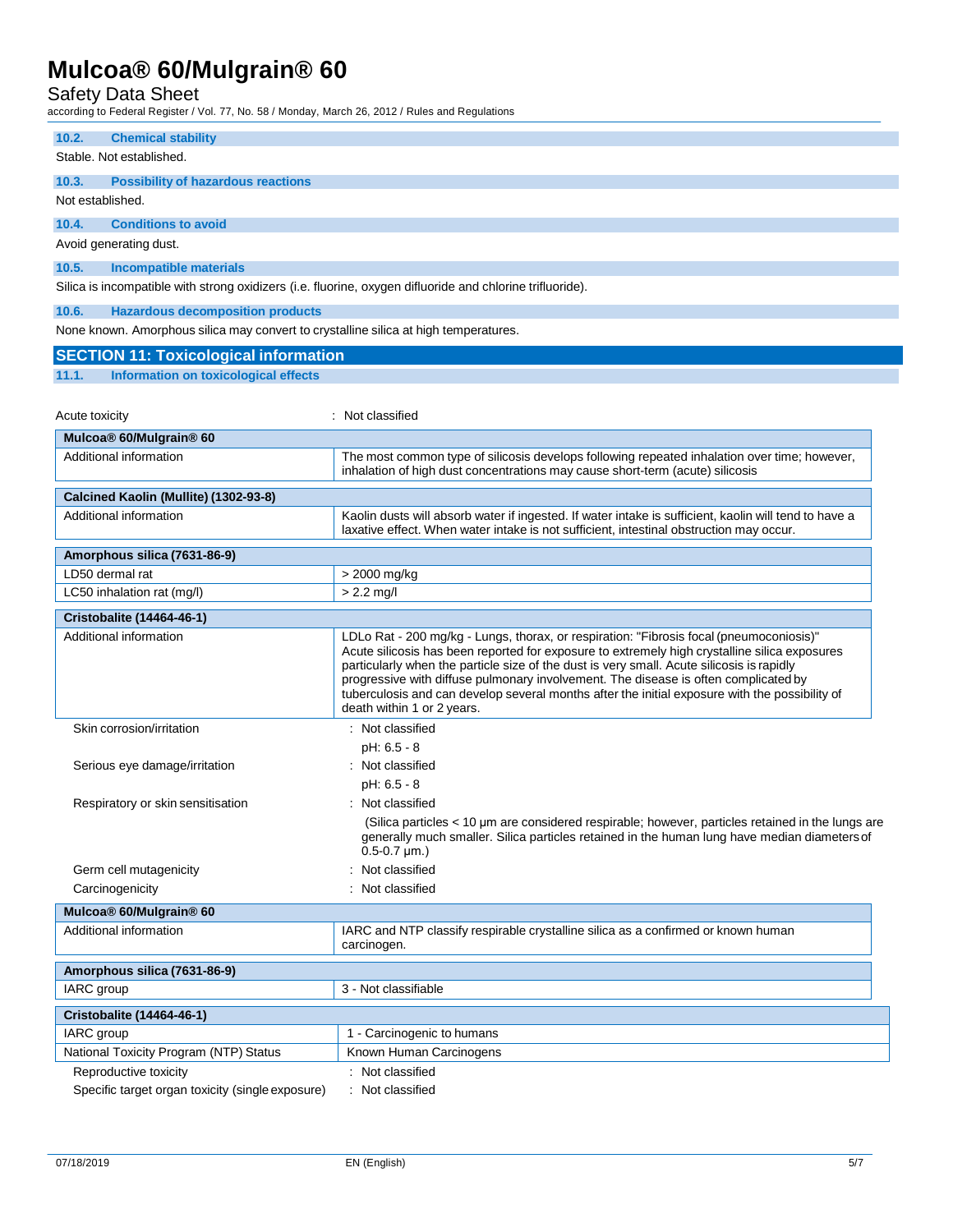## Safety Data Sheet

according to Federal Register / Vol. 77, No. 58 / Monday, March 26, 2012 / Rules and Regulations

| Specific target organ toxicity (repeated<br>exposure)  | : Not classified                                                                                                                                                                                                                                                                                                                                                                                                                                                                                                                                                                                          |
|--------------------------------------------------------|-----------------------------------------------------------------------------------------------------------------------------------------------------------------------------------------------------------------------------------------------------------------------------------------------------------------------------------------------------------------------------------------------------------------------------------------------------------------------------------------------------------------------------------------------------------------------------------------------------------|
| Aspiration hazard                                      | : Not classified                                                                                                                                                                                                                                                                                                                                                                                                                                                                                                                                                                                          |
| Potential Adverse human health effects and<br>symptoms | : Based on available data, the classification criteria are not met.                                                                                                                                                                                                                                                                                                                                                                                                                                                                                                                                       |
| Symptoms/injuries after inhalation                     | : Long-term dust exposure may aggravate pre-existing respiratory disease. Persons who<br>develop silicosis have greatly increased risks of developing tuberculosis and workers who are<br>exposed to crystalline silica and smoke have increased risks of lung damage.                                                                                                                                                                                                                                                                                                                                    |
| Symptoms/injuries after skin contact                   | : None anticipated under normal conditions and use.                                                                                                                                                                                                                                                                                                                                                                                                                                                                                                                                                       |
| Symptoms/injuries after eye contact                    | : Particulate matter may scratch the cornea or cause other mechanical injury to the eye.                                                                                                                                                                                                                                                                                                                                                                                                                                                                                                                  |
| Symptoms/injuries after ingestion                      | : Practically non-toxic. Ingestion is not anticipated under normal working conditions.                                                                                                                                                                                                                                                                                                                                                                                                                                                                                                                    |
| Chronic symptoms                                       | : Reported inhalation of respirable cristobalite over a number of years can cause lung disease<br>(silicosis) and increase the risks of developing respiratory cancer. Silicosis is a progressive<br>fibrotic pneumoconiosis which greatly decreases the ability of the lungs to provide oxygen<br>(decreased pulmonary capacity). The disease may progress even if the worker is removed from<br>exposure. The extent and severity of lung injury depends on a variety of factors including particle<br>size, percentage of silica, natural resistance, dust concentration and length of exposure. Long- |

|                   | <b>SECTION 12: Ecological information</b> |                                                                                                                                                                          |  |
|-------------------|-------------------------------------------|--------------------------------------------------------------------------------------------------------------------------------------------------------------------------|--|
| 12.1.             | <b>Toxicity</b>                           |                                                                                                                                                                          |  |
| Ecology - general |                                           | : Mulcoa 60 is an inert material. It does not contain ozone depleting substances and is not<br>expected to exert an ecotoxic effect or bioconcentrate in the food chain. |  |

term exposure to kaolin dust has caused fibrosis in experimental animals and workers.

| 12.2.<br><b>Persistence and degradability</b> |                  |  |
|-----------------------------------------------|------------------|--|
| Mulcoa® 60/Mulgrain® 60                       |                  |  |
| Persistence and degradability                 | Not established. |  |
| Amorphous silica (7631-86-9)                  |                  |  |
| Persistence and degradability                 | Not established. |  |
| <b>Bioaccumulative potential</b><br>12.3.     |                  |  |
| Mulcoa® 60/Mulgrain® 60                       |                  |  |
| Bioaccumulative potential                     | Not established. |  |
| Amorphous silica (7631-86-9)                  |                  |  |
| Bioaccumulative potential                     | Not established. |  |
| 12.4.<br><b>Mobility in soil</b>              |                  |  |

No additional information available

| <b>SECTION 13: Disposal considerations</b> |                         |                                                                         |
|--------------------------------------------|-------------------------|-------------------------------------------------------------------------|
| 13.1.                                      | Waste treatment methods |                                                                         |
| Waste disposal recommendations             |                         | Dispose in a safe manner in accordance with local/national regulations. |
|                                            |                         |                                                                         |

| <b>SECTION 14: Transport information</b>            |                                           |
|-----------------------------------------------------|-------------------------------------------|
| In accordance with DOT                              |                                           |
| No dangerous good in sense of transport regulations |                                           |
| <b>Additional information</b>                       |                                           |
| Other information                                   | : No supplementary information available. |

## **ADR**

Transport document description : : : :

## **Transport by sea**

Product is inert (not biodegradable) The product does not suffer chemical degradation. Cargo is not harmful to marine environment. NON-HME Effects similar to common clay or heavy clay soils. Removable with water jets.